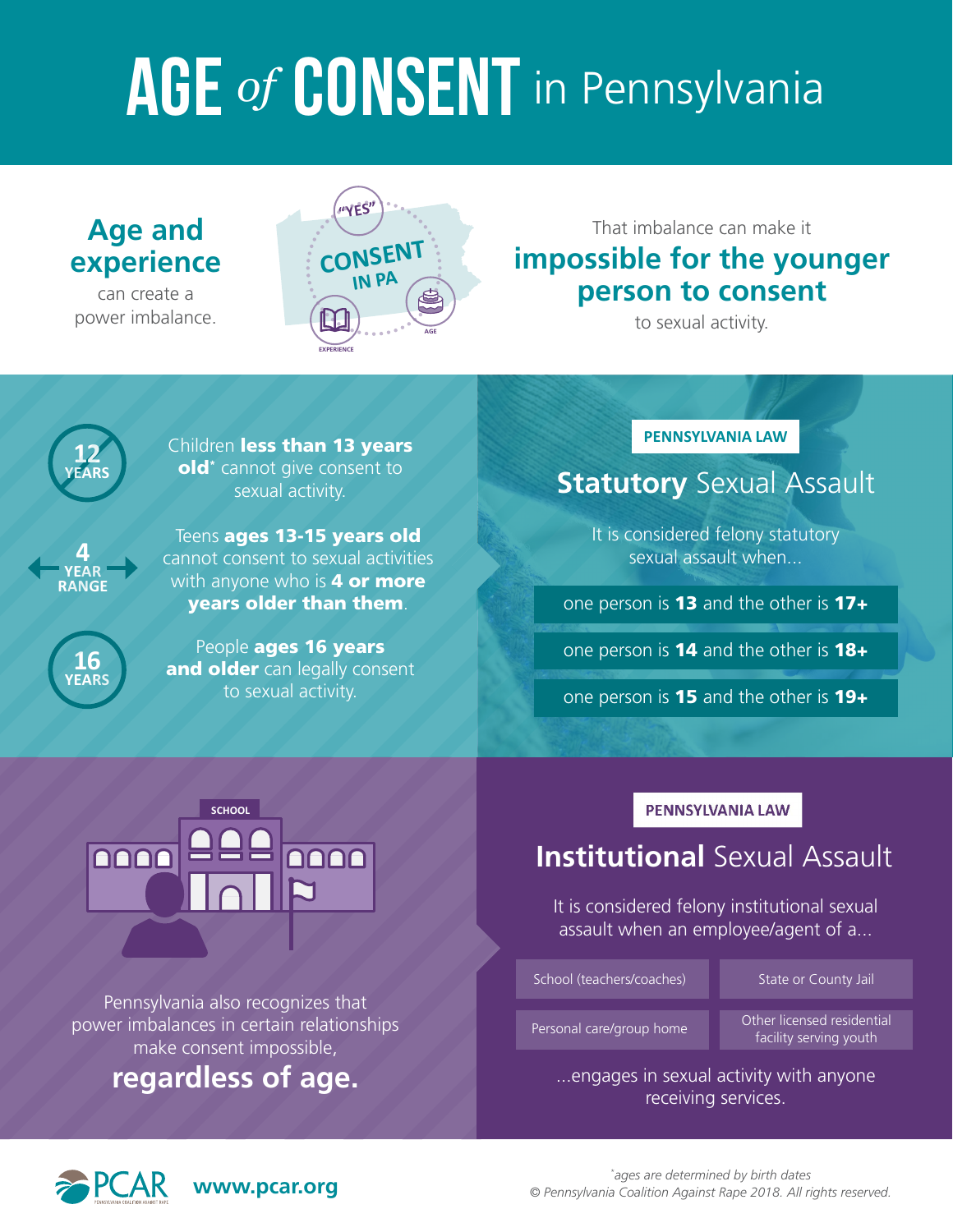# **REFERENCE CARD: MINORS' ACCESS TO CONFIDENTIAL HEALTH CARE IN PENNSYLVANIA**

https://www.aclupa.org/en/reference-card-minors-access-confidential-health-care-pennsylvania

Copyright © 2014 (PDF versions available English | Spanish.)

# March 2014

Who Can Consent to Health Services

Generally, Pennsylvania law requires the consent of a parent or guardian for the medical treatment of anyone younger than 18 years of age (a "minor").

However, Pennsylvania law permits a minor to consent to all medical, dental, and other health services, except abortion, if the minor has: (1) graduated from high school, or (2) been married, or (3) been pregnant.

An emancipated minor may consent to all health services including abortion. No other consent is required—a minor who meets one of these criteria enjoys the same rights to consent and confidentiality as an adult patient.

All minors have the ability to consent confidentially to certain medical services under Pennsylvania and U.S. law, which are described in detail below.

# Confidentiality

Fear of disclosure prevents some minors from seeking health services. When young people are assured that providers will maintain their confidentiality, they are more likely to seek care. Generally the right to consent entitles the patient to confidentiality. When a minor has the right to consent, a provider generally may not disclose the minor's health care information to anyone, including the minor's parents or guardians, without the minor's consent, unless there is an explicit exception in the law that permits or requires the disclosure. These exceptions are noted in each applicable section and explained in "Exceptions to Confidentiality."

# Contraceptives

Minors can consent to confidential contraceptive care and counseling. To locate a clinic where minors can receive low cost or no cost services, call the CHOICE hotline at 1-800-84-TEENS.

# Emergency Contraception (EC)

Minors do not need parental consent to obtain emergency contraception (also known as the "morning after pill" or "EC"). EC is a form of contraception and should not be confused with the "abortion pill" (RU-486). EC can be used up to 120 hours following intercourse or sexual assault to prevent pregnancy but should be taken as soon as possible to maximize efficacy. There are several products available:

Plan B One-Step is available without age restrictions to women and men at drug stores and pharmacies (check the family planning aisle).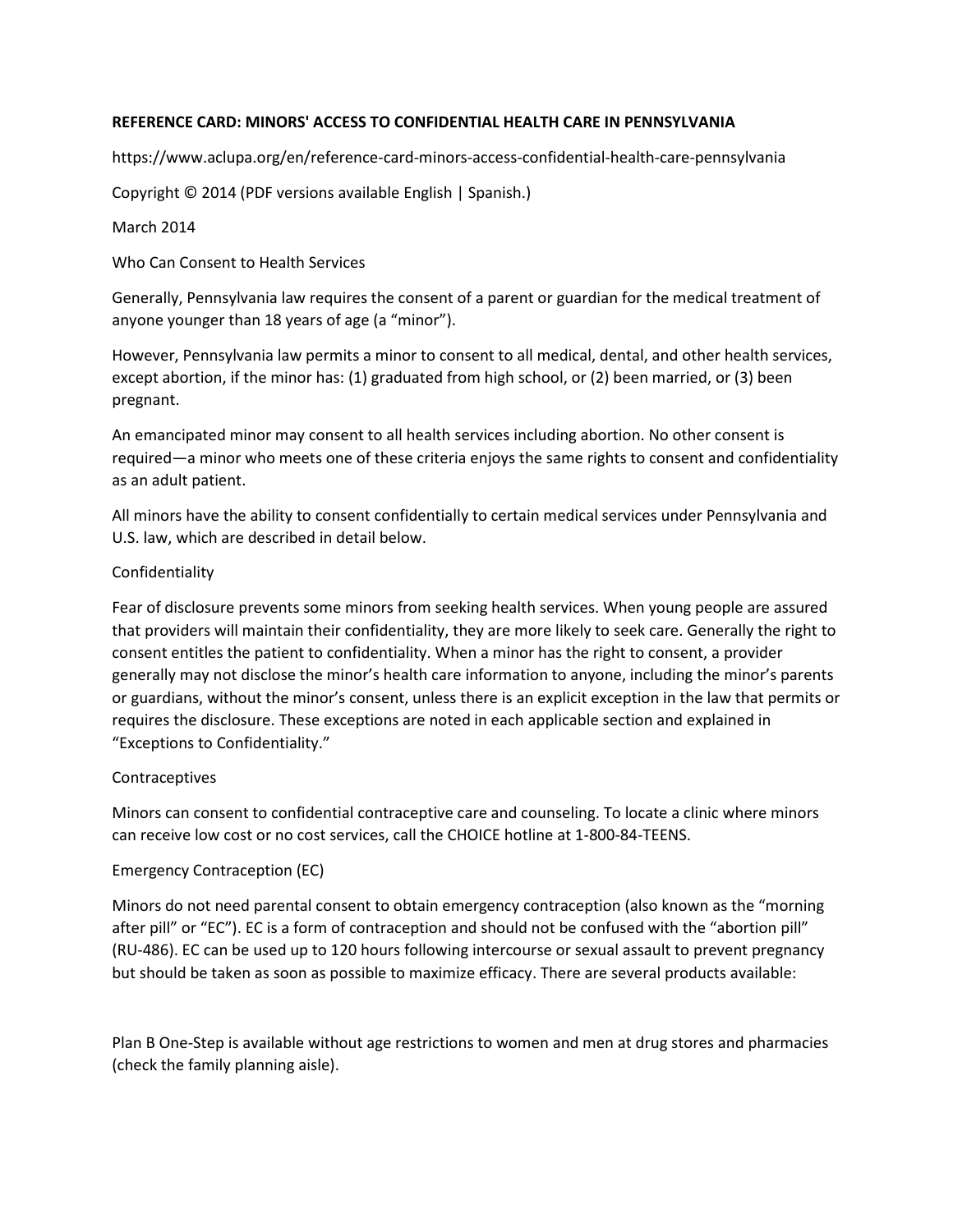One-pill generics (My Way and Next Choice One Dose) will soon be available on the shelf for consumers aged 17 and older, but this change has not taken effect yet; women aged 16 and younger still need a prescription for these products.

Two-pill generics (levonorgestrel tablets) are still available only behind the counter without prescription if you are 17 or older; younger women need a prescription.

For the most current status of minors' access to EC options and providers, see the website www.not-2 late.com.

# Testing and Treatment for Pregnancy

All minors have the right to consent to confidential testing for pregnancy, as well as all medical and health services to treat pregnancy except abortion. Although not specified in the law, medical and health services to treat pregnancy include all prenatal care.

# Abortion Services

Unless emancipated, a minor generally must obtain the consent of a parent or legal guardian to have an abortion in Pennsylvania. If the unemancipated minor does not wish to seek the permission of a parent or legal guardian or if the parent or legal guardian will not consent, the minor may seek a court order (known as a judicial bypass) to obtain an abortion. The legal proceeding is kept confidential, and the minor is entitled to have a free, court-appointed attorney with her during the proceeding.

Like adults, minors who have abortions (with parental consent or via judicial bypass) are subject to the other Pennsylvania abortion restrictions, including the 24-hour waiting period. For further information, call the CHOICE hotline at 1-800-84-TEENS or the Women's Law Project at 215-928-9801.

Testing and Treatment for STDs (Including HIV)

A minor may consent to confidential medical and health services to test for or treat STDs (including HIV). Most STDs are reported to the State Health Department.

# Minors Who Are Parents

A minor parent may consent to all health services for his or her child.

# Drug and Alcohol Treatment

A minor may consent to medical care or counseling related to diagnosis or treatment of drug and/or alcohol abuse. Federal law states that if the treatment program or health services facility receives any federal assistance, which most facilities do, the clinician may not disclose information concerning the treatment or care of the minor without the minor's prior written consent. If the program or facility does not receive any federal assistance, the question of parental notification is governed by Pennsylvania law, which permits, but does not obligate, the clinician to inform the minor's parent or legal guardian about the minor's treatment.

# Mental Health—Inpatient Care

A minor age 14 or older may consent to inpatient mental health treatment as long as the consent is knowing and voluntary. If minors ages 14 through 17 are admitted for inpatient care, their parents or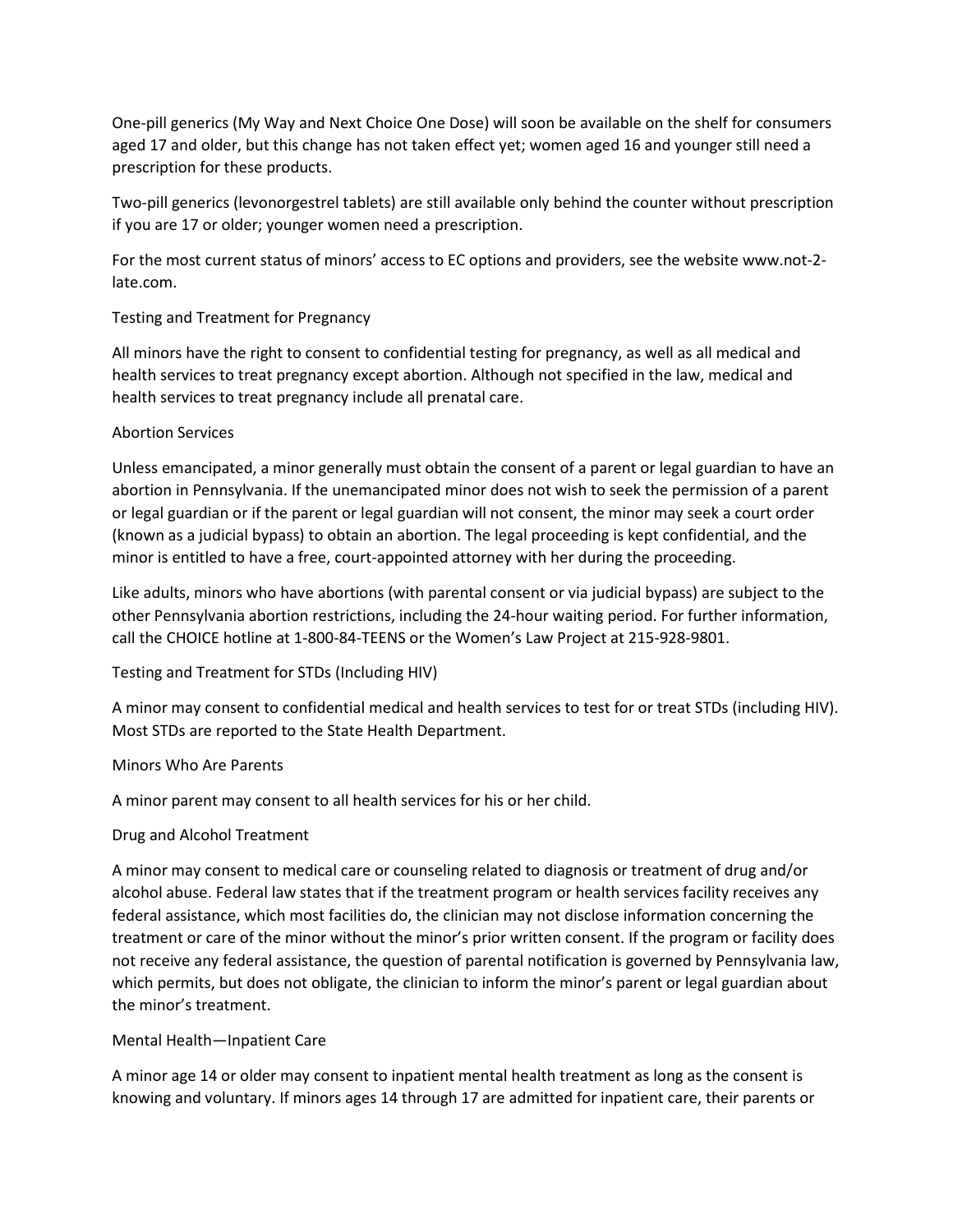guardians must be promptly notified. Once a minor gives consent to inpatient care, a parent or guardian cannot override that consent and remove the minor from care.

Should the minor revoke consent to inpatient care, the parent or guardian may override the minor's decision and continue inpatient treatment upon the recommendation of a physician.

Further, on the recommendation of a physician who has examined a minor 17 years old or younger, the parent or legal guardian may consent to inpatient mental health treatment for the minor without the minor's consent. Once the parent or legal guardian gives consent to inpatient care, the minor cannot override that consent and remove him- or herself from care. However, the law allows a minor to submit a petition objecting to treatment, and the objecting minor is entitled to a hearing within 72 hours.

# Mental Health—Outpatient Care

Minors ages 14 and older may consent to outpatient mental health examination and treatment without parental consent or notice (see "Exceptions to Confidentiality"). A parent or legal guardian may also consent to outpatient mental health examination and treatment on behalf of a minor without the minor's consent. Neither the parent nor the minor may override the other's consent. For outpatient care, there is no process for a minor to object to treatment, unlike inpatient care.

# Emergency Care

When an attempt to secure consent would result in a delay in treatment and would increase the risk to the minor patient's life or health, the minor may receive health services without the prior consent of a parent or legal guardian.

This includes medical treatment and forensic examination following sexual assault (see "Emergency Care Following Sexual Assault").

# Emergency Care Following Sexual Assault

Minors may consent to all treatment following sexual assault. However, mandated reporting may compromise patient confidentiality (see "Exceptions to Confidentiality").

A minor cannot be compelled to undergo forensic evidence collection ("rape kit") by her parent, guardian, or police.

# Exceptions to Confidentiality

The law occasionally permits or requires the disclosure of a minor's treatment information without the minor's consent:

Parents or guardians receive notice when minors between the ages of 14 and 17 admit themselves for inpatient mental health treatment.

If the minor's parent or guardian consents to inpatient mental health treatment, the parent or guardian can authorize the release of past records to the minor's current mental health provider and, in some cases, to the minor's primary care provider.